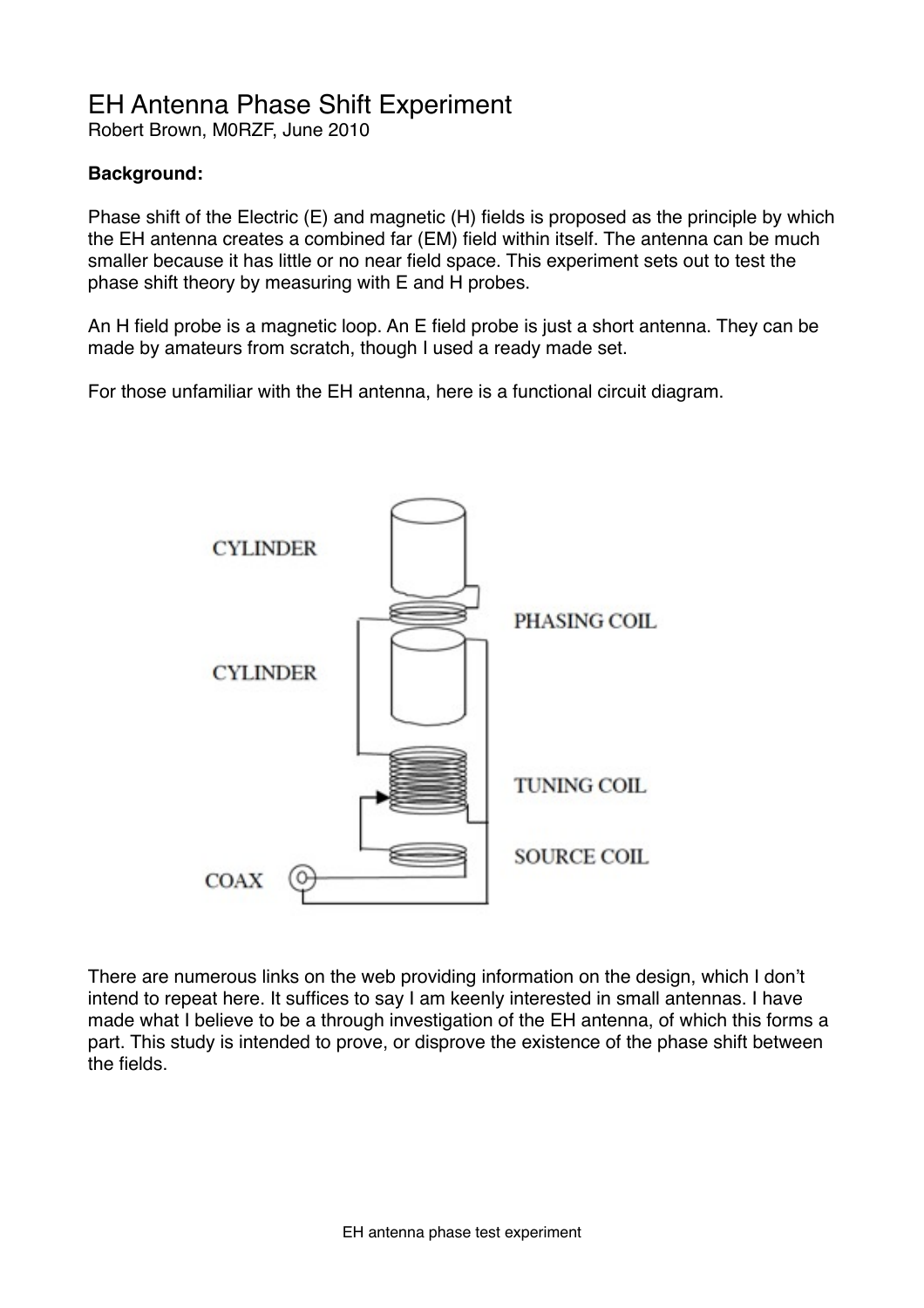# **Equipment used:**

Tektronix TDS220 100MHz digital storage oscilloscope Field probe set with 2x 2.0m BNC cables EH antenna made for 20m band Transmitter consisting of Softrock SDR, MoBo 4.3 expander, 20W RF amplifier based on RD16HHF1 MOSFETs 3m of RG58 coax cable Fibreglass poles to support antenna and probes 2x Ferrite clip-on beads, type 43 material Type 61 ferrite rods

The test environment was a loft room approximately 8m x 5m, with a roof window. Photo:



# **Method of test:**

The two probes were hung down by their coax from a roof window, and with the ends of the probes 30cm from the centre of the EH antenna. The EH antenna was fixed on a fibreglass pole using nylon cable ties. The top of the EH antenna approx 50cm from the glass window above.

EH antenna was excited by approximately 4W of RF power at 14.1MHz. It had been previously shown to be resonant with the 20m band, by measuring the VSWR with a network analyser.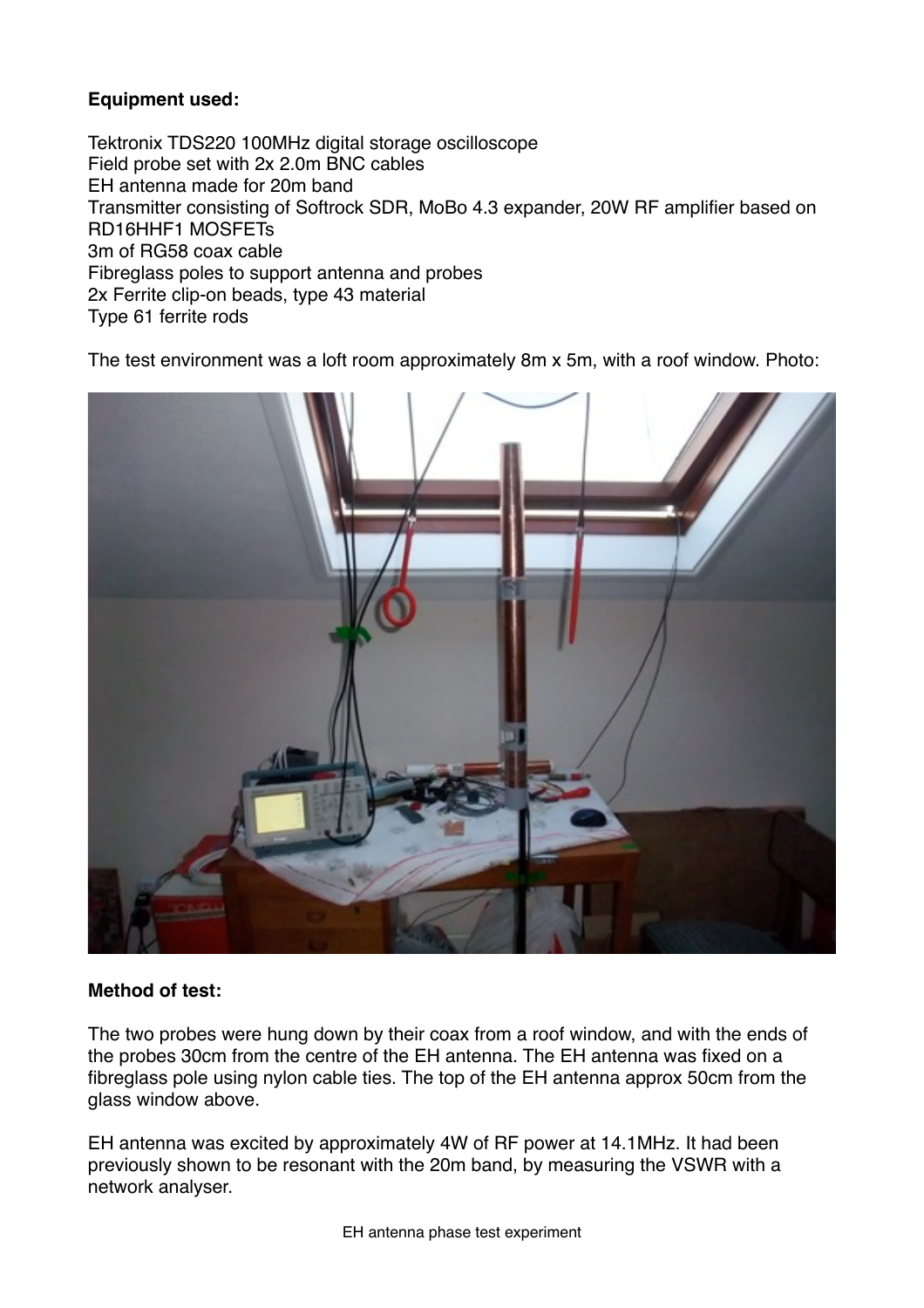The antenna was driven without a source coil. Importantly, the RF amplifier used is tolerant of high VSWR. A bad mismatch makes the amplifier get hot, but does not cause a failure of the transistors.

With RF power applied, adjusted the ʻscope timebase and input gain to get several divisions of waveform for the E and H traces. The main coil tap point for the EH antenna was made from a flying lead. The relative phase from the E and H probes was observed on the scope, both in YT (normal) and XY (Lissajous figure) mode.

The input frequency was changed to 11MHz and 17MHz during the tests, as noted. The coil tap was made using a flying lead as shown in the next photo. Initially the source coil was not inserted, which is shown in the next photo:

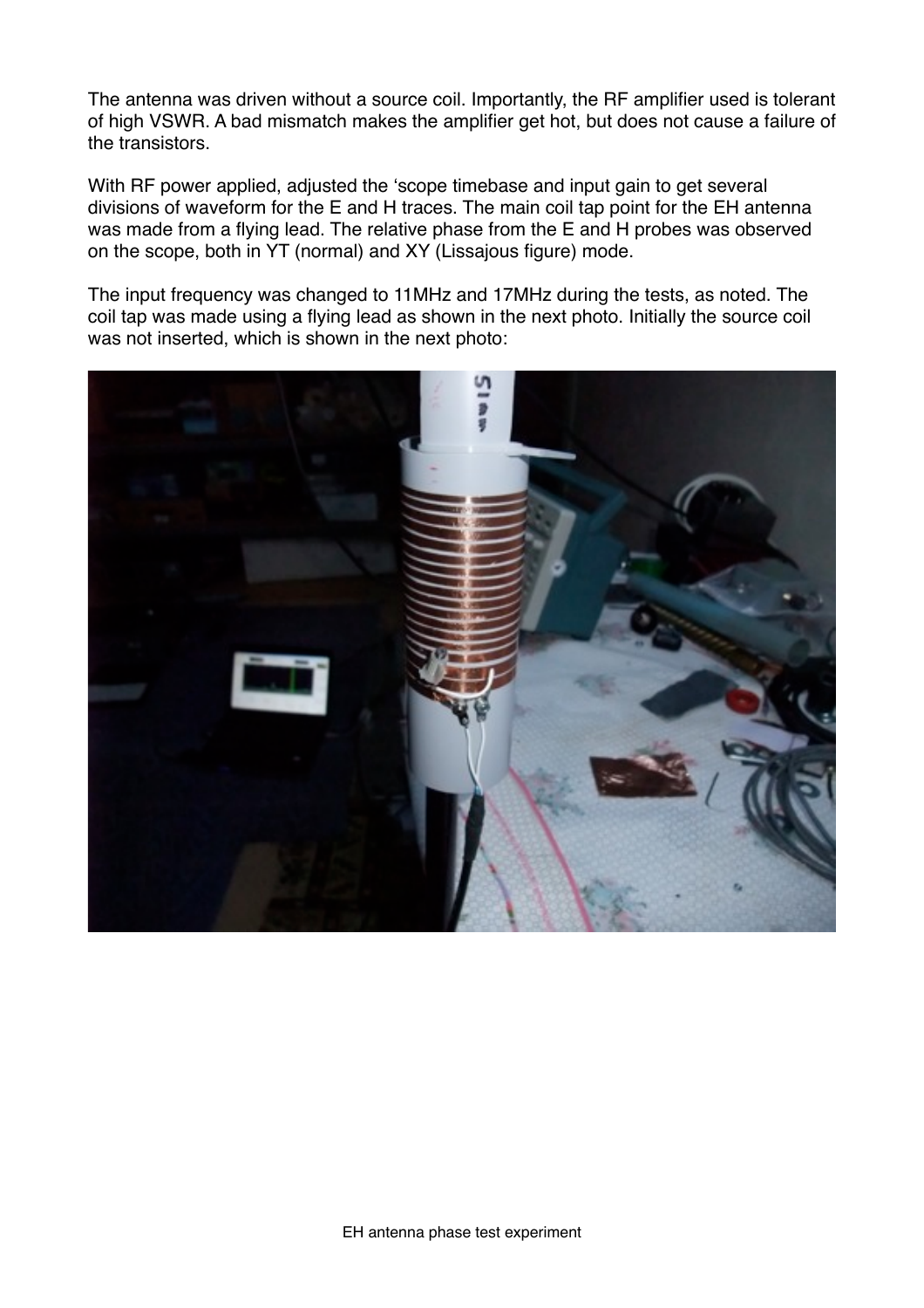## **Results:**

Moving the tap point on the coil made no measurable difference to the phase relationship between the traces. That is, it did not make a difference to the shape of the Lissajous figure. The amplitude of the fields did vary with the tap position but not the overall shape.

Clipping ferrite beads on the feeder cable and moving them about made no difference to the E and H phase. Placing ferrite rods inside the main coil made no difference to the field phase. Shorting the 2 turn "phasing coil" made no difference to the phase. Placing a source coil in line made no difference to the phase.

Changing the frequency did change the phase. It was found a frequency near 11MHz caused a circular lissajous figure, with 90 degree shift. However moving the coil tap at this excitation frequency did not change the shape of the figure.

The frequency was changed to 17MHz, which was observed to change the phase relative to 14MHz. Again moving the tap did not make a measurable difference to the phase.

The next photo was taken just as an example of a lissajous figure encountered during the tests. I found the biggest problem was keeping signal levels high enough, as the test antenna had severe mismatch sometimes. The Tek scope could not be used on its higher input gain settings, because<200mV introduces a phase shift of its own (bandwidth limit). For these reasons, I found it difficult to keep X & Y deflection equal. However, the overall shape still indicates the phase so long as the input amplitudes are fairly close.